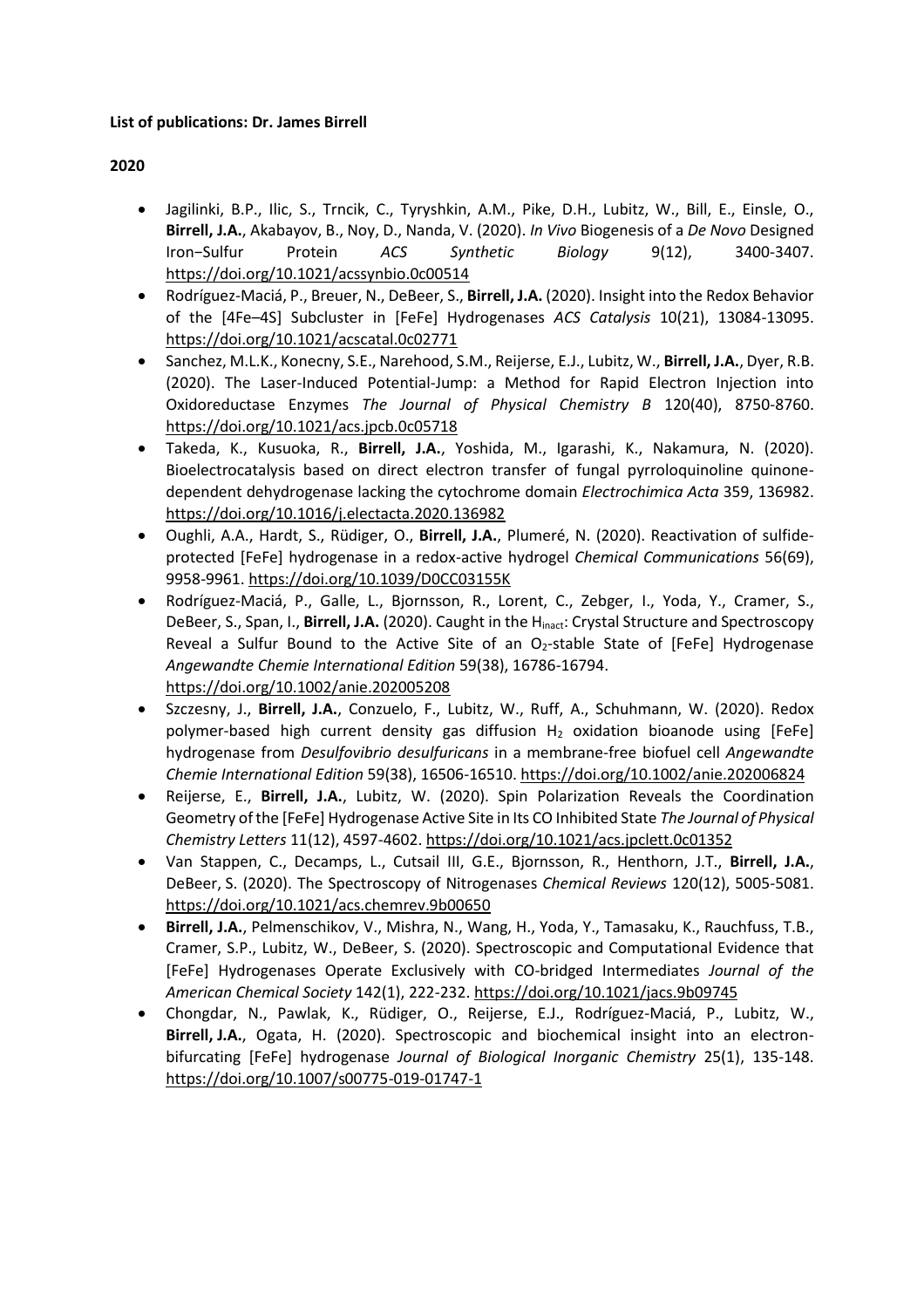- Reijerse, E.J., Pelmenschikov, V., **Birrell, J.A.**, Richers, C.P., Rauchfuss, T.B., Cramer, S.P., Lubitz, W. (2019). Asymmetry in the Ligand Coordination Sphere of the [FeFe] Hydrogenase Active Site is reflected in the Magnetic Spin Interactions of the Aza-Propanedithiolate Ligand *The Journal of Physical Chemistry Letters* 10(21), 6794-6799. <https://doi.org/10.1021/acs.jpclett.9b02354>
- Sanchez, M.L., Sommer, C., Reijerse, E., Birrell, J.A., Lubitz, W., Dyer, R.B. (2019). Investigating the Kinetic Competency of CrHydA1 [FeFe] Hydrogenase Intermediate States via Timeresolved Infrared Spectroscopy *Journal of the American Chemical Society* 141(40), 16064-16070.<https://doi.org/10.1021/jacs.9b08348>
- Schuller, J.M., **Birrell, J.A.**, Tanaka, H., Konuma, T., Wulfhorst, H., Cox, N., Schuller, S.K., Thiemann, J., Lubitz, W., Sétif, P., Ikegami, T., Engel, B.D., Kurisu, G., Nowaczyk, M.M. (2019). Structural adaptations of photosynthetic complex I enable ferredoxin-dependent electron transfer *Science* 363(6424), 257-260. <https://doi.org/10.1126/science.aau3613>
- Rodríguez-Maciá, P., Kertess, L., Burnik, J., **Birrell, J.A.,** Hofmann, E., Lubitz, W., Happe, T., Rüdiger, O. (2019). His-ligation to the [4Fe-4S] sub-cluster tunes the catalytic of [FeFe] hydrogenase *Journal of the American Chemical Society* 141(1), 472-481. https://doi.org/10.1021/jacs.8b11149

# **2018**

- Rodriguez-Maciá, P., Reijerse, E.J., van Gastel, M., DeBeer, S., Lubitz, W., Rüdiger, O., **Birrell, J.A.** (2018). Sulfide Protects [FeFe] Hydrogenases from O<sub>2</sub> Journal of the American *Chemical Society* 140(30), 9346-9350.<https://doi.org/10.1021/jacs.8b04339>
- Oughli, A.A., Vélez, M., **Birrell, J.**, Schuhmann, W., Lubitz, W., Plumeré, N., Rüdiger, O. (2018). Viologen-modified Electrodes for Protection of Hydrogenases from High Potential Inactivation while Performing H<sup>2</sup> Oxidation at Low Overpotential *Dalton Transactions* 47(31), 10685-10691. <https://doi.org/10.1039/C8DT00955D>
- Chongdar, N., **Birrell, J.A.**, Pawlak, K., Sommer, C., Reijerse, E.J., Rudiger, O., Lubitz, W., Ogata, H. (2018). Unique Spectroscopic Properties of the H-Cluster in a Putative Sensory [FeFe] Hydrogenase *Journal of the American Chemical Society* 140(3), 1057-1068. <https://doi.org/10.1021/jacs.7b11287>

# **2017**

- Pelmenschikov, V., **Birrell, J.A.**, Pham, C.C., Mishra, N., Wang, H., Sommer, C., Reijerse, E., Richers, C.P., Tamasaku, K., Yoda, Y., Rauchfuss, T.B., Lubitz, W., Cramer, S.P. (2017). Reaction Coordinate Leading to H<sup>2</sup> Production in [FeFe]-Hydrogenase Identified by Nuclear Resonance Vibrational Spectroscopy and Density Functional Theory *Journal of the American Chemical Society* 139(46), 16894-16902.<https://doi.org/10.1021/jacs.7b09751>
- Rodríguez-Maciá, P., Pawlak, K., Rüdiger, O., Reijerse, E.J., Lubitz, W., **Birrell, J.A.** (2017). Intercluster Redox Coupling Influences Protonation at the H-cluster in [FeFe] Hydrogenases *Journal of the American Chemical Society* 139(42), 15122-15134. <https://doi.org/10.1021/jacs.7b08193>
- **Birrell, J.A.**, Rüdiger, O., Reijerse, E.J., Lubitz, W. (2017). Semisynthetic Hydrogenases Propel Biological Energy Research into a New Era *Joule* 1(1), 61-76. <https://doi.org/10.1016/j.joule.2017.07.009>
- Rodríguez-Maciá, P., Reijerse, E., Lubitz, W., **Birrell, J.A.**, Rüdiger, O. (2017). Spectroscopic Evidence of Reversible Disassembly of the [FeFe] Hydrogenase Active Site *Journal of Physical Chemistry Letters* 8(16), 3834-3839.<https://doi.org/10.1021/acs.jpclett.7b01608>

### **2019**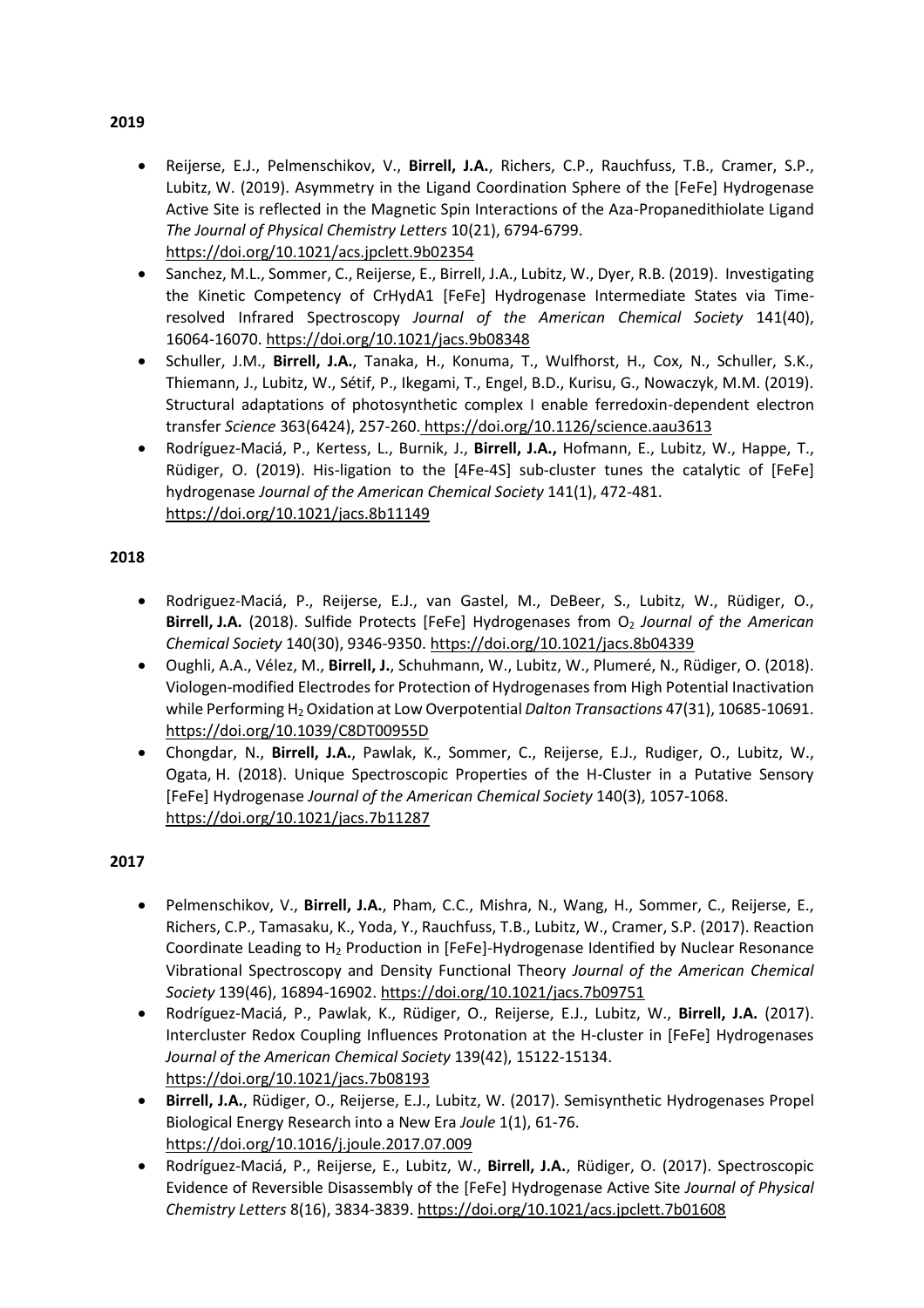- Rodríguez-Maciá, P., **Birrell, J.A.**, Lubitz, W., Rüdiger, O. (2017). Electrochemical Investigations on the Inactivation of the [FeFe] Hydrogenase from *Desulfovibrio desulfuricans* by O<sub>2</sub> or Light under Hydrogen-Producing Conditions *ChemPlusChem* 82(4), 540-545. <https://doi.org/10.1002/cplu.201600508>
- Sommer, C., Adamska-Venkatesh, A., Pawlak, K., **Birrell, J.A.**, Rüdiger, O., Reijerse, E.J., Lubitz, W. (2017). Proton Coupled Electronic Rearrangement within the H-Cluster as an Essential Step in the Catalytic Cycle of [FeFe] Hydrogenases *Journal of the American Chemical Society* 139(4), 1440-1443[. https://doi.org/10.1021/jacs.6b12636](https://doi.org/10.1021/jacs.6b12636)

### **2016**

- **Birrell, J.A.**, Wrede, K., Pawlak, K., Rodríguez-Maciá, P., Rüdiger, O., Reijerse, E.J., Lubitz, W. (2016). Artificial Maturation of the Highly Active Heterodimeric [FeFe] Hydrogenase from Desulfovibrio desulfuricans ATCC 7757 *Israel Journal of Chemistry* 56(9-10), 852-863. <https://doi.org/10.1002/ijch.201600035>
- **Birrell, J.A.**, Laurich, C., Reijerse, E.J., Ogata, H., Lubitz, W. (2016). Importance of Hydrogen Bonding in Fine Tuning the [2Fe-2S] Cluster Redox Potential of HydC from *Thermotoga maritima Biochemistry* 55(31), 4344-4355.<https://doi.org/10.1021/acs.biochem.6b00341>
- Kutin, Y., Srinivas, V., Fritz, M., Kositzki, R., Shafaat, H.S., **Birrell, J.**, Bill, E., Haumann, M., Lubitz, W., Högbom, M., Griese, J.J., Cox, N**.** (2016). Divergent assembly mechanisms of the manganese/iron cofactors in R2lox and R2c proteins *Journal of Inorganic Biochemistry* 162, 164-177.<https://doi.org/10.1016/j.jinorgbio.2016.04.019>

# **2015**

• Fourmond, V., Stapf, S., Li, H.G., Buesen, D., **Birrell, J.**, Rüdiger, O., Lubitz, W., Schuhmann, W., Plumere, N., Léger, C. (2015). Mechanism of Protection of Catalysts Supported in Redox Hydrogel Films *Journal of the American Chemical Society* 137(16), 5494-5505. <https://doi.org/10.1021/jacs.5b01194>

### **2013**

- **Birrell, J.A.**, Morina, K., Friedrich, T., Hirst, J. (2013). Investigating the function of [2Fe-2S] cluster N1a, the off-pathway cluster in complex I, by manipulating its reduction potential *Biochemical Journal* 456(1), 139-146.<https://doi.org/10.1042/BJ20130606>
- **Birrell, J.A.,** Hirst, J. (2013). Investigation of NADH binding, hydride transfer and NAD<sup>+</sup> dissociation during NADH oxidation by mitochondrial complex I using modified nicotinamide nucleotides *Biochemistry* 52(23), 4048-4055[. https://doi.org/10.1021/bi3016873](https://doi.org/10.1021/bi3016873)

### **2011**

- **Birrell J.A.**, King M.S., Hirst J. (2011). A ternary mechanism for NADH oxidation by positively charged electron acceptors, catalyzed at the flavin site in respiratory complex I *FEBS Letters*  585(14), 2318-2322.<https://doi.org/10.1016/j.febslet.2011.05.065>
- Bridges H.R., **Birrell J.A.**, Hirst J. (2011). The mitochondrial-encoded subunits of respiratory complex I (NADH:ubiquinone oxidoreductase): identifying residues important in mechanism and disease *Biochemical Society Transactions* 39(3), 799-806. <https://doi.org/10.1042/BST0390799>